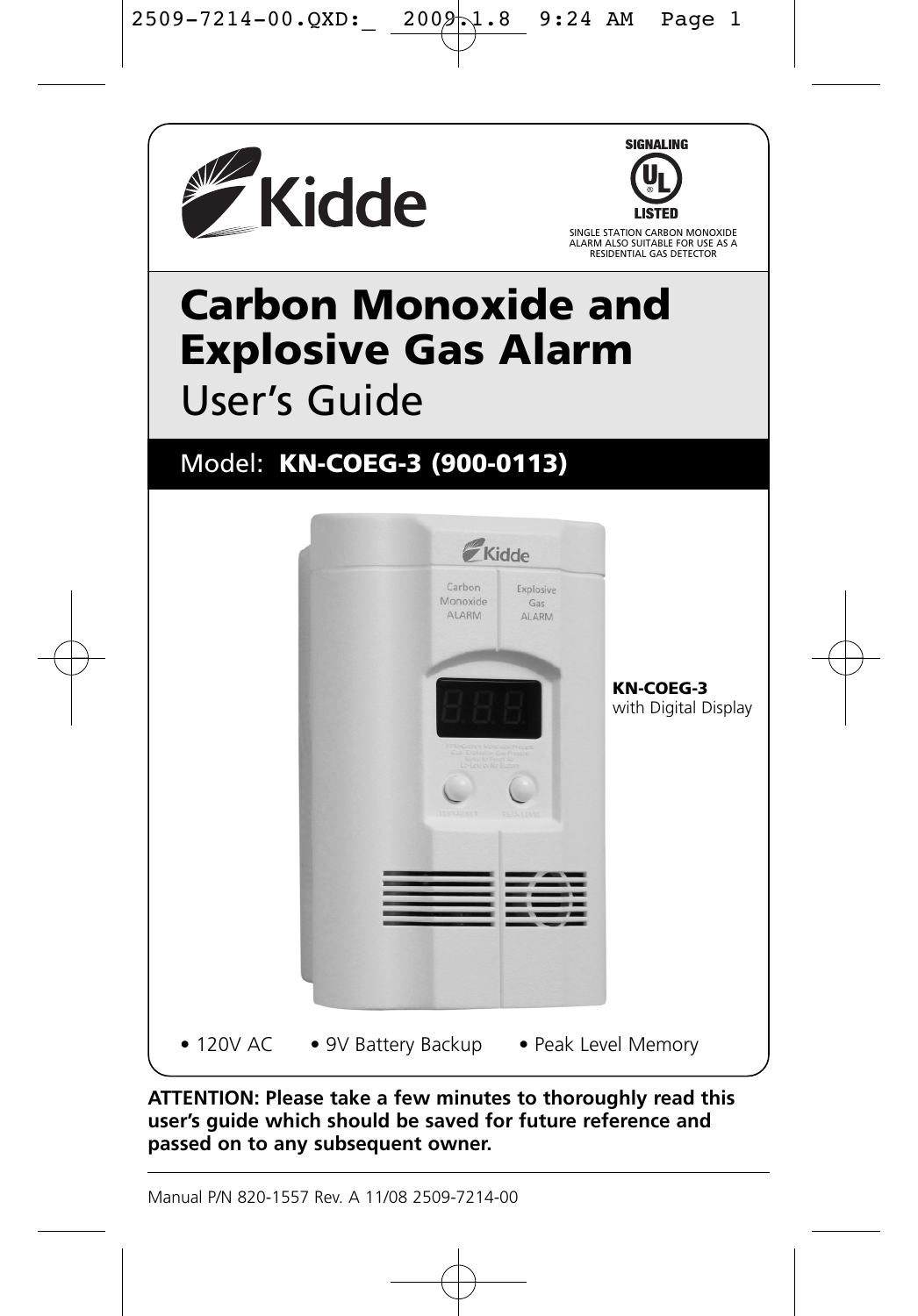# **What to do When the Alarm Sounds!**

## **Carbon Monoxide Alarm Procedure**



**WARNING:** Activation of the CO Alarm indicates the presence of Carbon Monoxide (CO) which can kill you.

- **1)** Operate the Test/Reset button;
- **2)** Call your emergency services (Fire Department or 911);

*PHONE NUMBER:*

- **3)** Immediately move to fresh air outdoors or by an open door/window. Do a head count to check that all persons are accounted for. Do not reenter the premises nor move away from the open door/window until the emergency services responders have arrived, the premises have been aired out, and your alarm remains in its normal condition.
- **4)** After following steps 1-3, if the alarm reactivates within a 24 hour period, repeat steps 1-3 and call a qualified appliance technician to investigate sources of CO from fuel burning equipment and appliances, and to inspect for proper operation of equipment.

*PHONE NUMBER:*

If problems are identified during this inspection, have the equipment serviced immediately. Note any combustion equipment not inspected by the technician and consult the manufacturer's instructions, or contact the manufacturer's directly for more information about CO safety and the equipment. Make sure that motor vehicles are not, or have not been, operating in a garage attached or adjacent to the residence.

**Never restart the source of a CO problem until it has been corrected. Never ignore the sound of the alarm!**

**If the alarm is sounding, pressing the test/reset button will terminate the alarm. If the CO condition that caused the alert in the first place continues, the alarm will reactivate. If the unit alarms again within six minutes, it is sensing high levels of CO which can quickly become a dangerous situation.**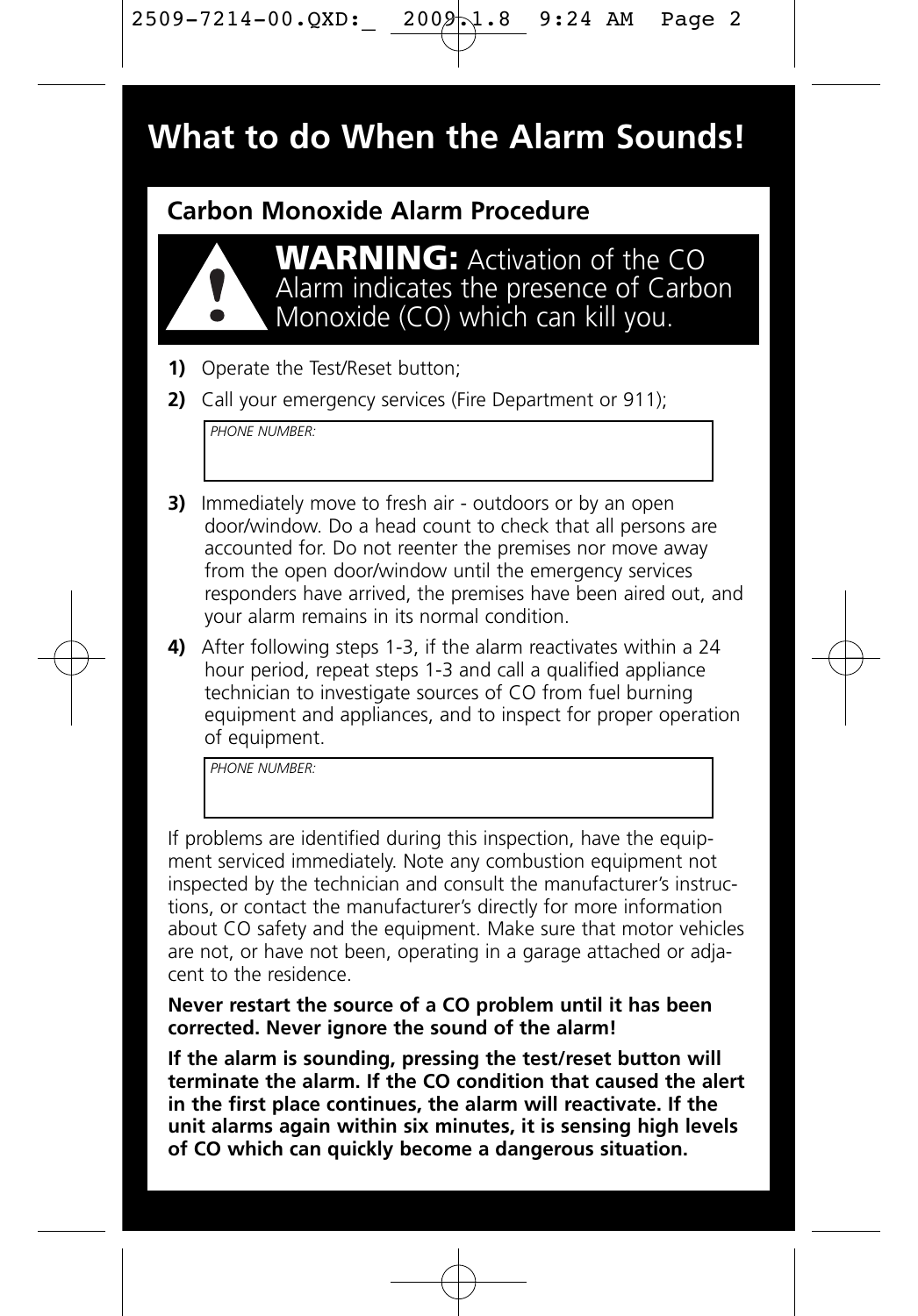# **What to do When the Alarm Sounds!**

# *Gas* **Alarm Procedure**



**WARNING:** Activation of the Gas Alarm indicates the presence of an explosive gas which can cause an explosion and/or fire.

When the unit senses either natural gas or propane, the display will show "GAS" and emit a loud alarm pattern. The alarm pattern for gas is a 1/2 second beep followed by a 1/2 second of silence then repeating. Know how to respond to a CO or gas emergency.

If the unit alarms for gas:

- **1)** Evacuate the premises;
- **2)** Do not activate any electrical switch or telephone;
- **3)** Contact your fire department.

*PHONE NUMBER:*

**NOTE: If Gas is present the unit will continue to alarm even if the "Test/Reset" button is pressed. Unit will stop alarming if gas is removed.**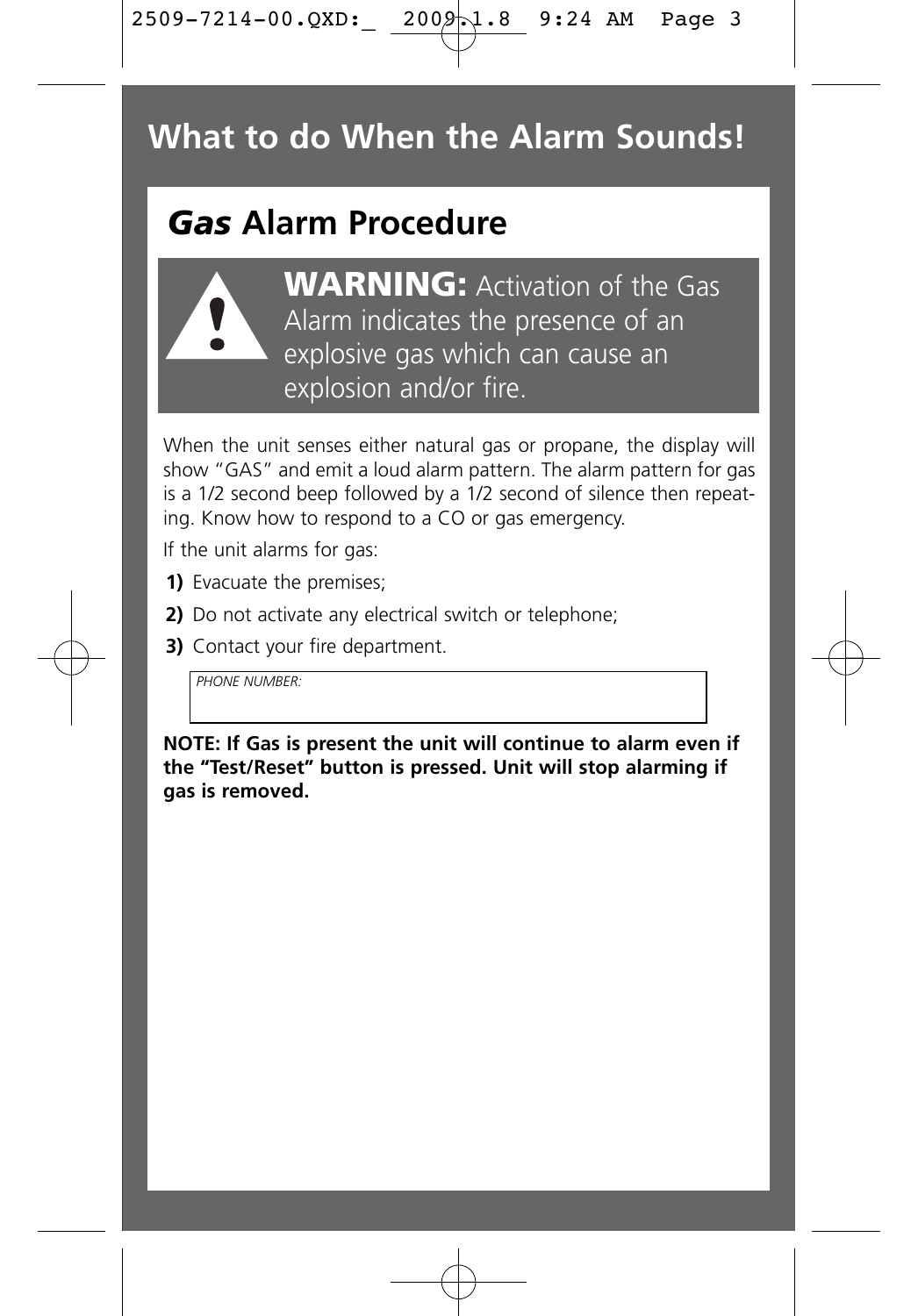### **Welcome**

#### **Note: Many times throughout this User's Guide, we will refer to Carbon Monoxide as "CO". The words "Gas" or "Explosive Gas" will refer to Natural Gas or Propane.**

This Kidde carbon monoxide (CO) and gas alarm is an important part of your family's home safety plan. This alarm has been designed and tested to detect CO and gas buildup in a residential environment. Your alarm is for use specifically in the home. As an owner of a CO and gas alarm there are some basic facts you should know about for your protection.

Many people think that CO and gas alarms operate like smoke alarms. Like smoke alarms, CO and gas alarms monitor the air in your home and sound a loud alarm to warn you of trouble. The way you respond to a CO and gas alarm is quite different than a smoke alarm. That's because a house fire and a CO or gas problem are distinctly different situations. If your smoke alarm were to alarm, you would quickly be able to judge the level of danger you were in with your senses. You can see and smell the smoke, feel the heat, see, and possibly hear the fire burning. You can also readily see if your smoke alarm is alarming in a non-emergency situation. Because your sense of sight, smell, hearing and touch give you information, you can almost instantly judge what action to take if you hear your smoke alarm.

CO is an invisible, odorless, tasteless and non-irritating gas – completely undetectable to your senses. That's why it is important to your safety that you have a CO alarm.

Note: Refer to Section 1 for information about natural gas and propane.

# **Important Warning Statements**

**IMPORTANT: This carbon monoxide and gas alarm is designed to detect carbon monoxide from ANY source of combustion. This alarm will also detect the presence of natural gas or propane. It is NOT designed to detect smoke or fire.**

**WARNING: Carbon monoxide alarms are not smoke alarms. This carbon monoxide alarm is not a substitute for installing and maintaining an appropriate number of smoke alarms in your home.**

**This carbon monoxide and gas alarm will not sense smoke or fire, even though carbon monoxide can be generated by fire. For this reason you must install smoke alarms to provide early warning of fire and to protect you and your family from fire and its related hazards.**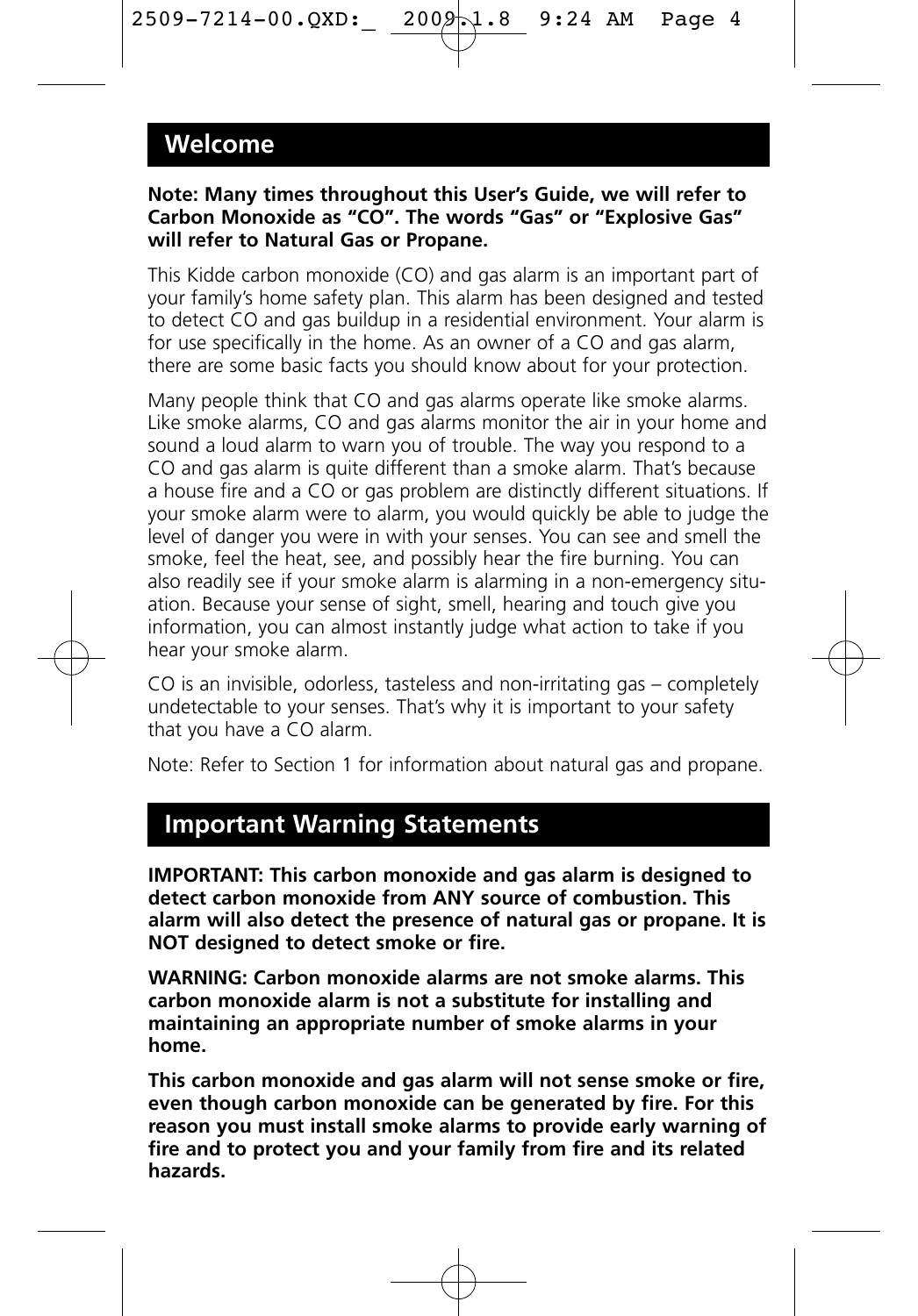### **Important Warning Statements**

**CAUTION: This alarm will only indicate the presence of carbon monoxide, natural gas or propane at the sensor. Carbon monoxide, natural gas or propane may be present in other areas.**

**WARNING: This product is intended for use in ordinary indoor locations of family living units. It is not designed to measure compliance with Occupational Safety and Health Administration (OSHA), commercial or industrial standards. It is not suitable for installation in hazardous locations as defined in the National Electric Code.**

**The installation of this device should not be used as a substitute for proper installation, use and maintenance of fuel burning appliances, including appropriate ventilation and exhaust systems. It does not prevent CO or gas from occurring, nor can it solve and existing CO or gas problem.**

**WARNING: This device is designed to protect individuals from acute effects of carbon monoxide exposure. It may not fully safeguard individuals with specific medical conditions. If in doubt, consult a medical practitioner.**

**Individuals with medical problems may consider using warning devices which provide audible and visual signals for carbon monoxide concentrations under 30 PPM.**

**This carbon monoxide and gas alarm requires a continuous supply of electrical power – it will not work without power. Models without battery backup will not operate during power failure.** 

**The alarm will detect carbon monoxide primarily and explosive gas secondarily. CO events will take presidence over explosive gas events.**

**This alarm has not been investigated for carbon monoxide detection below 70 PPM.**

# **Contents of This User's Guide**

- 1. **Information About Carbon Monoxide and Explosive Gas**
- 2. **Product Features and Specifications**
- 3. **Installation Locations**
- 4. **Installation Instructions**
- 5. **Alarm Characteristics**
- 6. **KN-COEG-3 Operating Characteristics**
- 7. **Maintenance**
- 8. **Limited Warranty**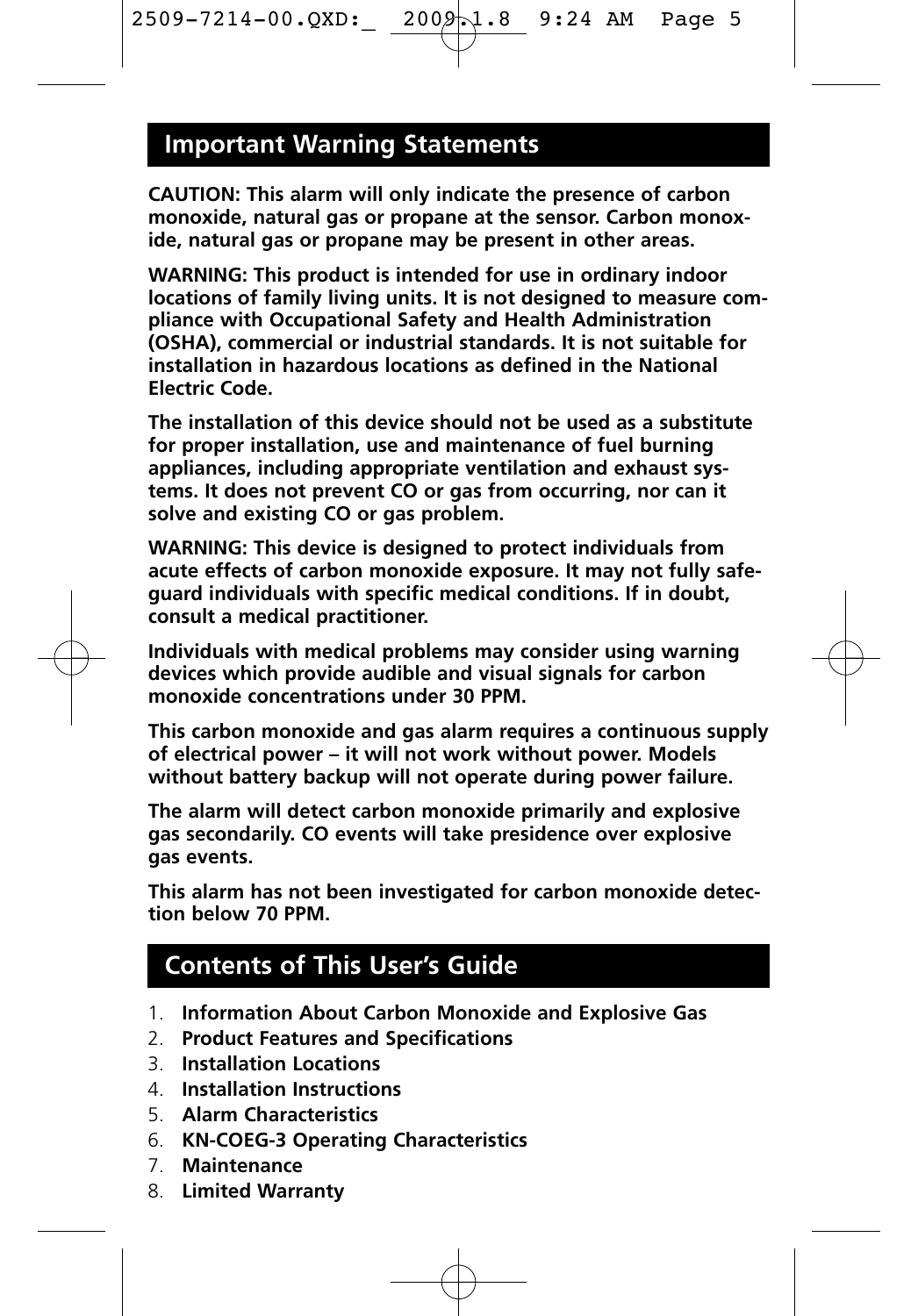### **General Carbon Monoxide Information**

CO is a colorless, odorless and tasteless poison gas that can be fatal when inhaled. CO inhibits the blood's capacity to carry oxygen.

Periodically review this alarm manual and discuss your CO alarm emergency procedure with all the members of your family. Never ignore a CO alarm. A true alarm is an indication of potentially dangerous levels of CO. CO alarms are designed to alert you to the presence of CO before an emergency – before most people would experience symptoms of CO poisoning, giving you time to resolve the problem calmly.

Determine if anyone in the household is experiencing symptoms of CO poisoning. Many cases of reported CO poisoning indicate that while victims are aware they are not well, they become so disoriented they are unable to save themselves by either exiting the building or calling for assistance. Also, young children and household pets may be the first affected. You should take extra precautions to protect high-risk persons from CO exposure because they may experience ill effects from CO at levels that would not ordinarily affect a healthy adult.

### **Symptoms of CO Poisoning**

The following common symptoms are related to CO poisoning and should be discussed with ALL members of the household.

### **Mild Exposure:**

Slight headache, nausea, vomiting, fatigue (often described as "flu-like" symptoms).

#### **Medium Exposure:**

Severe throbbing headache, drowsiness, confusion, fast heart rate.

#### **Extreme Exposure:**

Unconsciousness, convulsions, cardio-respiratory failure, death.

If you experience even mild symptoms of CO poisoning, consult your doctor immediately!

### **Carbon Monoxide PPM Levels**

Model KN-COEG-3 is equipped with a digital display that shows levels of CO (displayed in PPM – parts per million). Learn the difference between dangerous, high, mid and low levels.

### **Dangerous Levels:**

When someone is experiencing symptoms of CO poisoning and CO readings are generally above 100 PPM. Anytime someone is experiencing the symptoms of CO poisoning this should be treated as an emergency.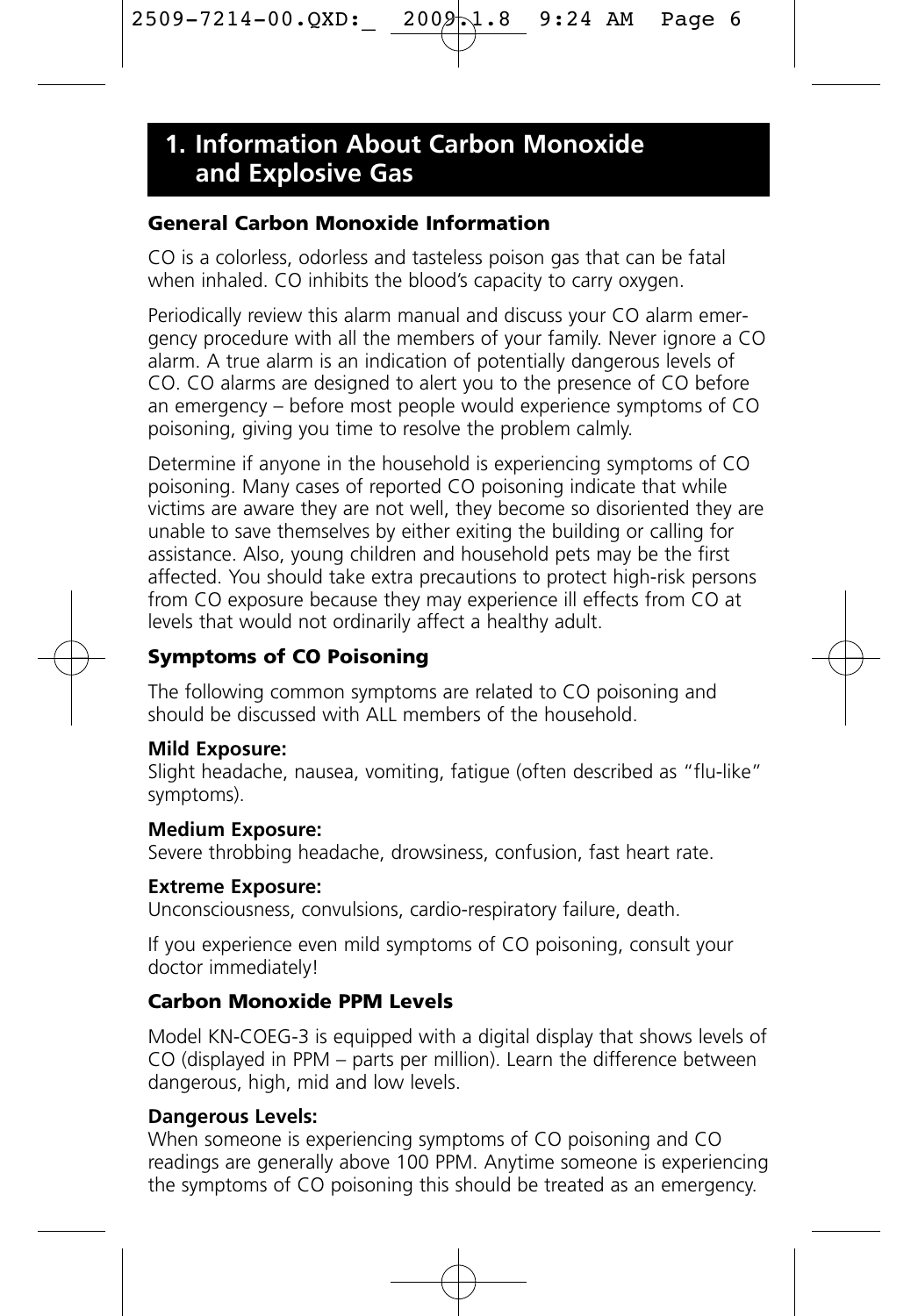See "What to do When the Alarm Sounds" (inside front cover).

### **High Levels:**

Generally above 100 PPM, with no one experiencing symptoms. This should be treated as an urgent situation. See "What to do When the Alarm Sounds" (inside front cover).

### **Mid Levels:**

Generally between 50 PPM to 100 PPM. This should be cause for concern and should not be ignored or dismissed. See "What to do When the Alarm Sounds" (inside front cover).

### **Low Levels:**

Generally below 50 PPM. Kidde recommends you take action to eliminate the source of CO. See "What to do When the Alarm Sounds" (inside front cover).

### **Possible Sources of Carbon Monoxide**

Inside your home, appliances used for heating and cooking are the most likely sources of CO. Vehicles running in attached garages can also produce dangerous levels of CO.

CO can be produced when burning any fossil fuel, such as gasoline, propane, natural gas, oil and wood. It can be produced by any fuelburning appliance that is malfunctioning, improperly installed, or not ventilated correctly, such as:

- Automobiles, furnaces, gas ranges/stoves, gas clothes dryers, water heaters, portable fuel burning space heaters and generators, fireplaces, wood-burning stoves and certain swimming pool heaters.
- Blocked chimneys or flues, back drafts and changes in air pressure, corroded or disconnected vent pipes, loose or cracked furnace exchangers.
- Vehicles and other combustion engines running in an open or closed garage, attached or near a home.
- Burning charcoal or fuel in grills and hibachis in an enclosed area.

### **Conditions That Can Produce Carbon Monoxide**

The following conditions can result in transient CO situations:

• Excessive spillage or reverse venting of fuel-burning appliances caused by outdoor ambient conditions, such as, wind direction and/or velocity, including high gusts of wind, heavy air in the vent pipes (cold/humid air with extended periods between cycles).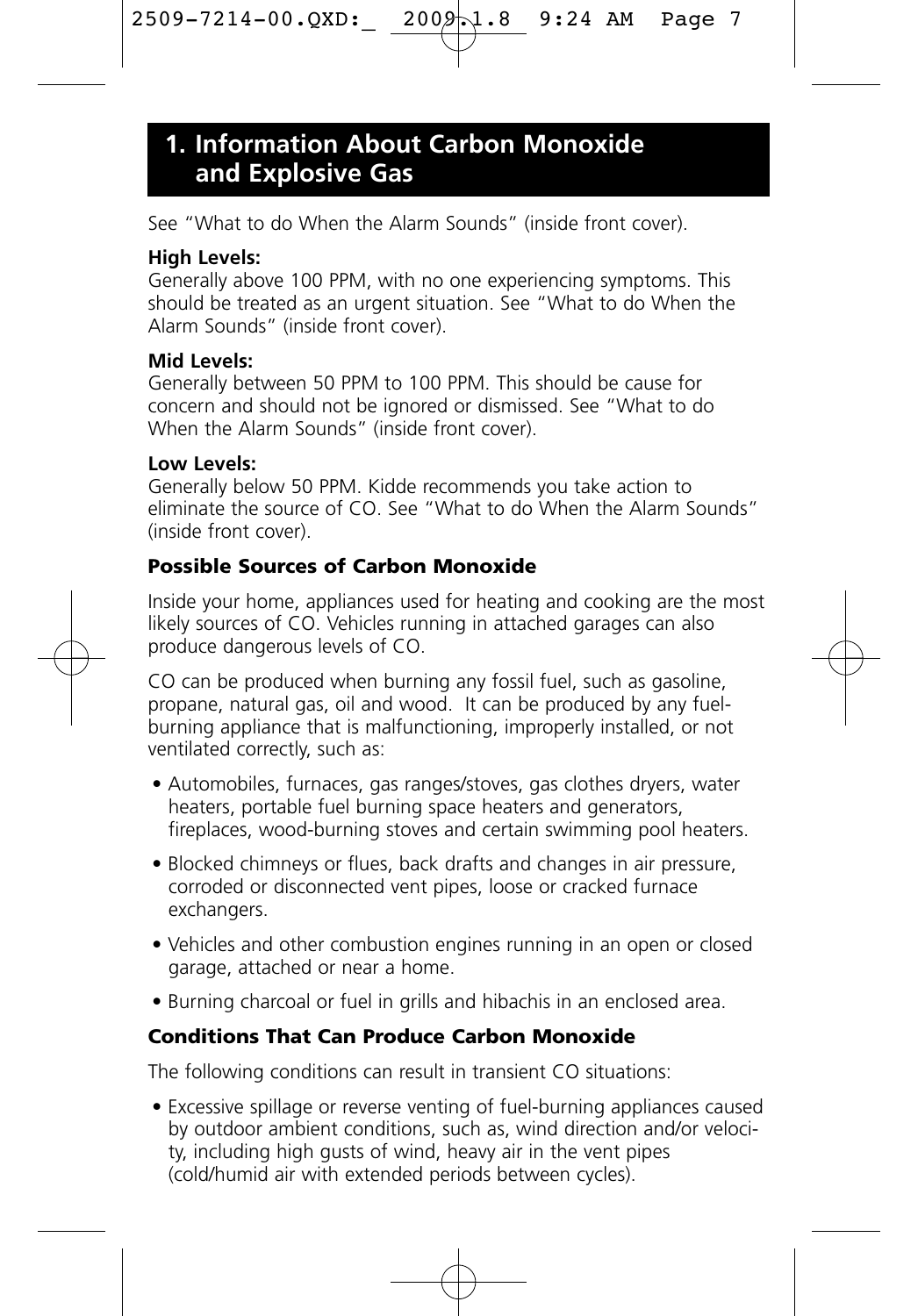- Negative pressure resulting from the use of exhaust fans.
- Simultaneous operation of several fuel-burning appliances competing for limited internal air.
- Vent pipe connections vibrating loose from clothes dryers, furnaces, or water heaters.
- Obstructions in, or unconventional, vent pipe designs which can amplify the above situations.
- Extended operation of unvented fuel-burning devices (range, oven, fireplace, etc.).
- Temperature inversions which can trap exhaust gases near the ground.
- Vehicle idling in an open or closed garage, or near a home.

To be safe, know the possible sources of CO in your home. Keep fuelburning appliances and their chimneys and vents in good working condition. Learn the early symptoms of exposure, and if you suspect CO poisoning, move outside to fresh air and get emergency help. Your first line of defense is an annual inspection and regular maintenance of your appliances. Contact a licensed contractor or call your local utility company for assistance.

### **Information About Carbon Monoxide Alarms – What They Can and Cannot Do:**

CO alarms provide early warning of the presence of CO, usually before a healthy adult would experience symptoms. This early warning is possible, however, only if your CO alarm is located, installed and maintained as described in this quide.

Because carbon monoxide is a cumulative poison, long-term exposures to low levels may cause symptoms, as well as short-term exposures to high levels. This Kidde unit has a time-weighted alarm – the higher the level of CO present, the sooner the alarm will be triggered.

This CO alarm can only warn you of the presence of CO. It does not prevent CO from occurring, nor can it solve an existing CO problem. If your unit has alarmed and you've provided ventilation by leaving your windows and doors open, the CO buildup may have dissipated by the time help responds. Although your problem may appear to be temporarily solved, it's crucial that the source of the CO is determined and that the appropriate repairs are made.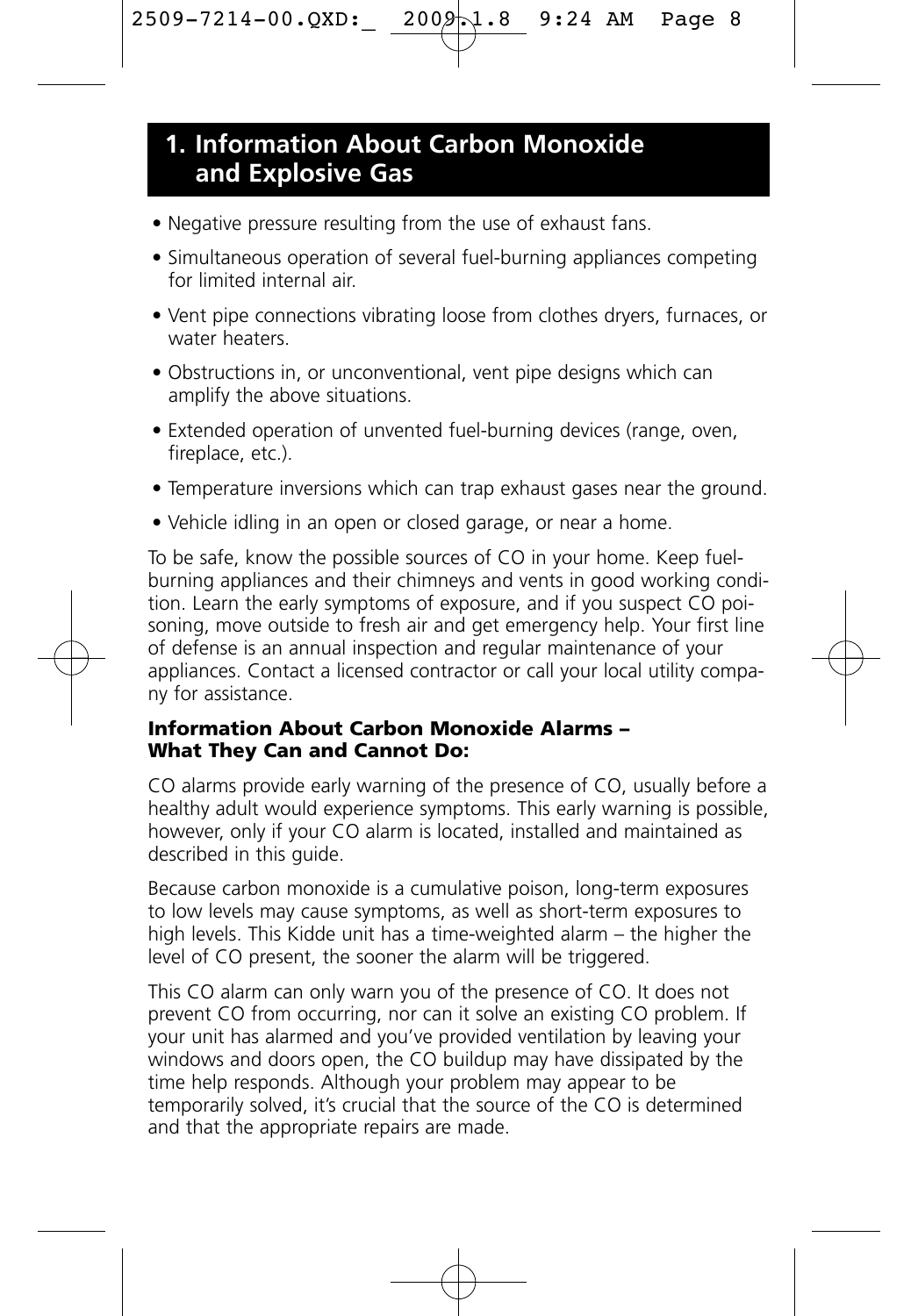This CO alarm is designed to act as a monitor; it is not designed for use as a short-term testing device to perform a quick check for the presence of CO.

CO alarms have limitations. Like any other electronic device, CO alarms are not fool-proof. CO alarms have a limited operational life. You must test your CO alarm weekly, because it could fail to operate at any time.

If your CO alarm fails to test properly, or if its self-diagnostic test reveals a malfunction, immediately have the unit replaced. This alarm will not monitor CO levels while in an error condition.

CO alarms can only sense CO that reaches the unit's sensor. It's possible that CO may be present in other areas without reaching the alarm. The rate and ability that which CO reaches the alarm may be affected by:

- Doors or other obstructions.
- Fresh air from a vent, an open window or other source.
- CO being present on one level of the home and not reach a CO alarm installed on a different level. (For example, CO in the basement may not reach an alarm on the second level, near the bedrooms).

For these reasons, we recommend you provide complete coverage by placing a CO alarm on every level of the home. Please carefully read all information on properly installing this CO alarm.

CO alarms should not be used to detect the presence of natural gas (methane), propane, butane, or other combustible fuels.

Instruct children never to touch, unplug or otherwise interfere with the alarm. Warn children of the dangers of CO poisoning.

### **General Information About Explosive Gas:**

Natural Gas is typically supplied through a main utility line connected to your home. If you do not live in a rural area you are likely to be a user of natural gas. Natural gas is much lighter than air and will rise rapidly. If you are a user of natural gas, mount your CO and Gas alarm 12 inches away from the ceiling to ensure the earliest opportunity to detect a leak.

Propane is typically supplied to homes via delivery truck in liquid form and stored near the home in propane tanks. Propane and LP-gas (liquefied petroleum) are often used synonymously. Propane is much heavier than air and will collect at lower levels. If you are a user of propane, mount your CO and Gas alarm near the floor to ensure the earliest opportunity to detect a leak.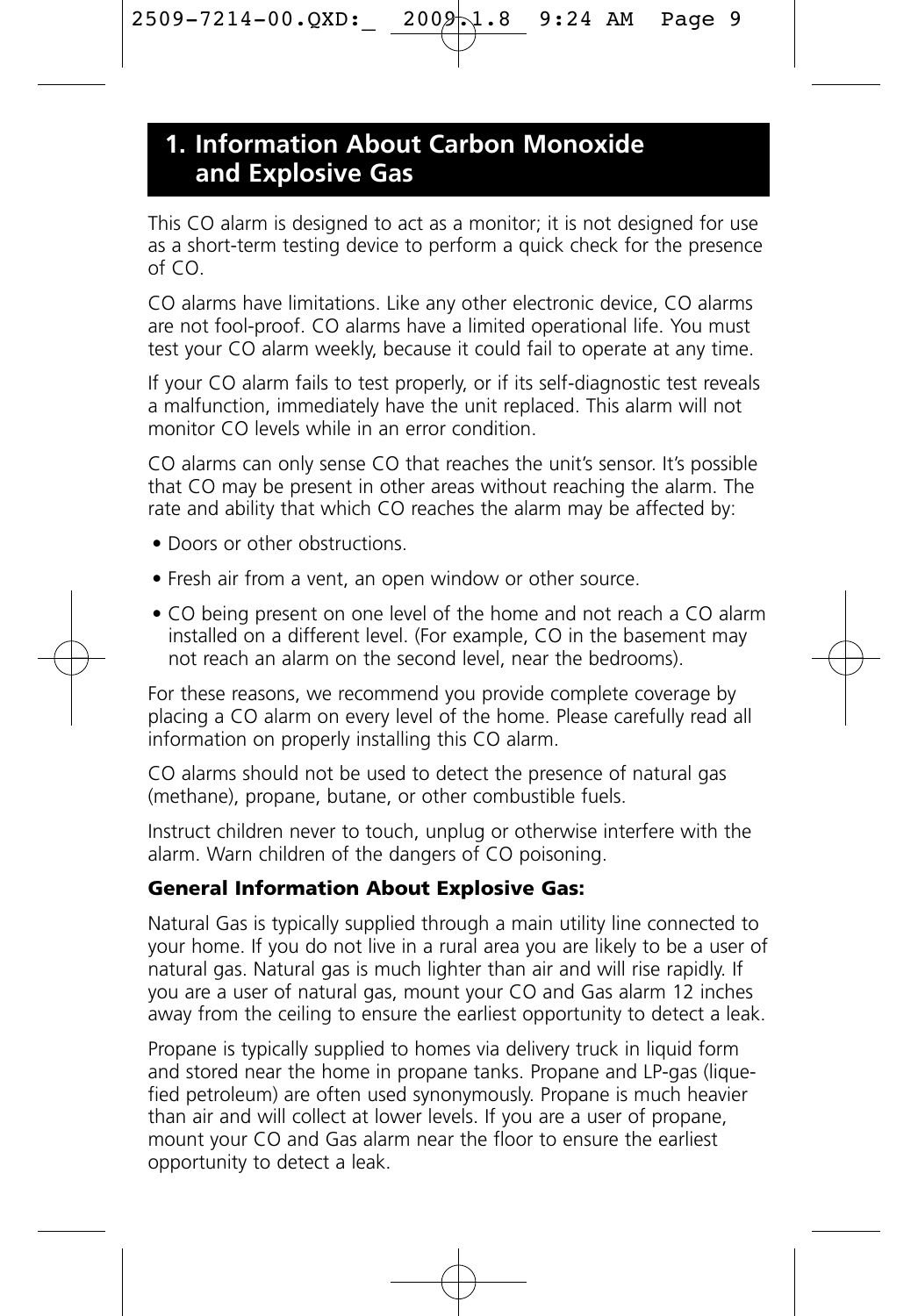Both propane and natural gas are colorless and odorless. For safety reasons, an odorant (Mercaptan) is added so that any leak can be detected by smell. The common detection threshold for smelling the gases is around 20% of the lower explosion limit (LEL). This can vary greatly depending on the individuals' sense of smell and how long they have been exposed to either gas. The LEL of each of these gases defines the bottom range of flammability for the gas. Your CO and Gas alarm is calibrated to alarm before 25% of the LEL of either gas detected. Therefore, it is possible that you may smell gas before the alarm activates.

### **2. Product Features and Specifications**

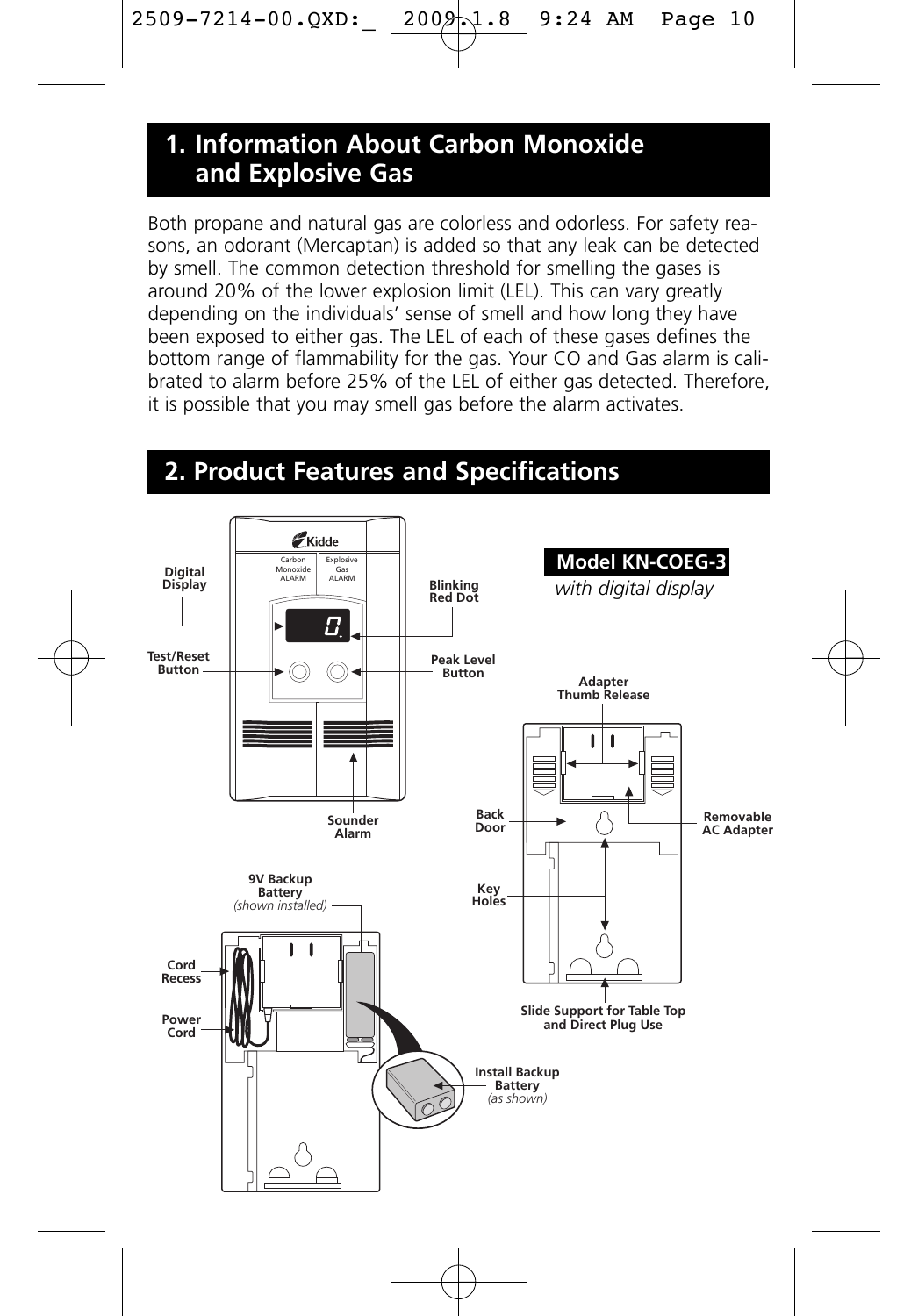# **2. Product Features and Specifications**

**IMPORTANT: Seven (7) years after the initial power up, this alarm will "beep" every 30 seconds to indicate that it is time to replace the alarm. Replace the alarm immediately! It will not detect CO in this condition.** 

To help identify the date to replace the alarm, a label has been affixed to the side of the alarm. Write the "replace by" date (seven years from power up) in a permanent marker on this label.

#### **Temperature:**

Operating Range: 40°F (4.4°C) to 100°F (37.8°C)

#### **Humidity:**

Operating range: 10-95% non-condensing

#### **Audible Alarm:**

85+ dB at 10' @ 3.4±0.5 KHz pulsing alarm

**CO Sensor:** Electrochemical

### **Gas Sensor:**

Metal Oxide

#### **Power:**

120 volts AC, 60 Hz, 60 mA max, 9 volt battery back-up

### **Accuracy of Digital Display:**

30-999 PPM +/-30% when measured in conditions of 80° F (+/- 10° F), atmospheric pressure +/- 10% and 40% +/- 3% relative humidity. Display readings may vary slightly depending on changes in the ambient condition (temperature, humidity) and the condition of the sensor.

#### **CO Alarm Response Times:**

70 PPM = 60-240 min., 150 PPM = 10-50 min., 400 PPM = 4-15 min.

#### **Gas Alarm Response Times:**

Before 25% of low explosion limit (LEL) for natural gas or propane is detected.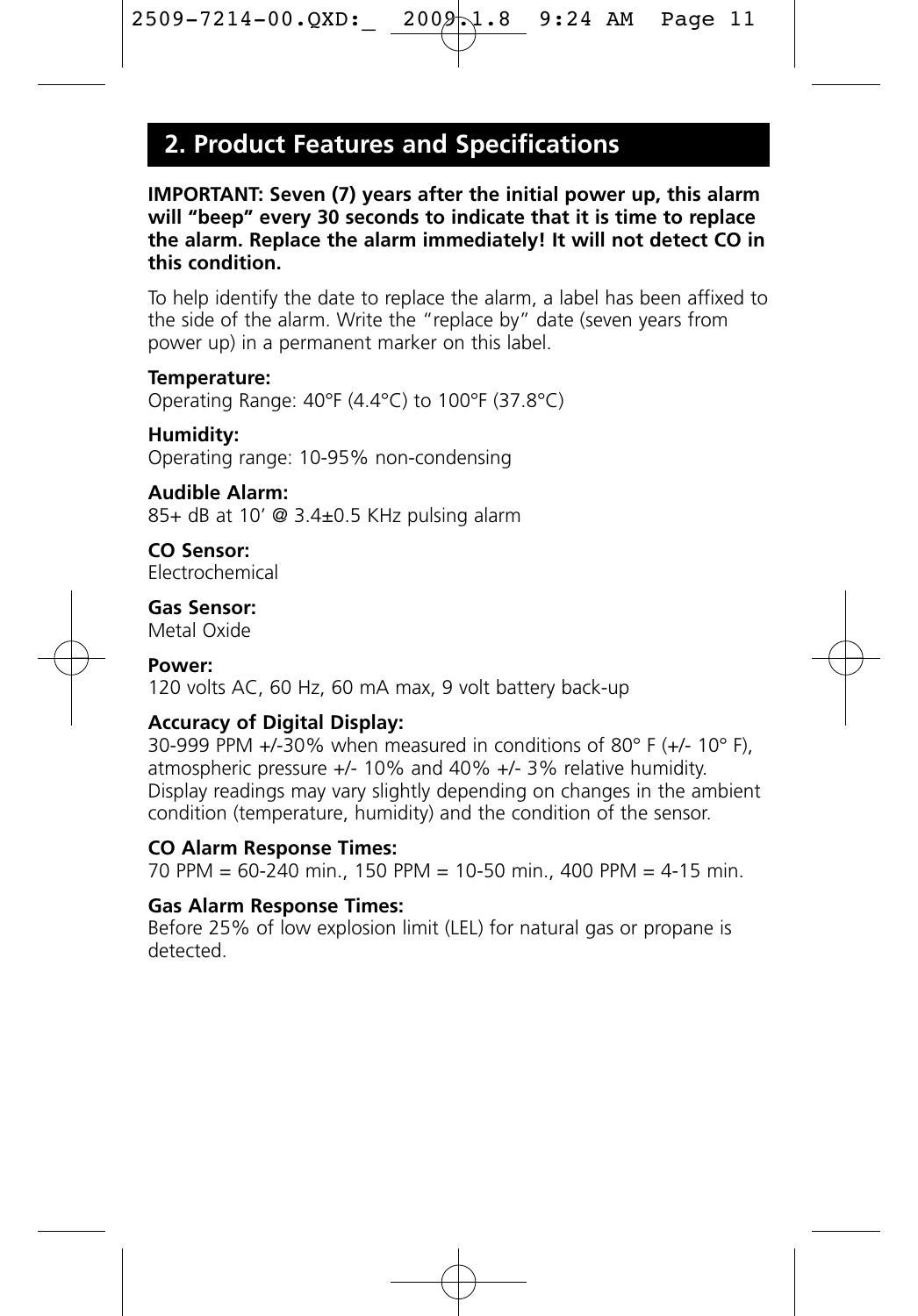# **3. Installation Locations**

### **Recommended Installation Locations**

CO and Gas alarms should be mounted in or near bedrooms and living areas. It is recommended that you install a CO and Gas alarm on each level of your home.

When choosing your installation locations, make sure you can hear the alarm from all sleeping areas. If



**Recommended Locations**

you install only one CO and Gas alarm in your home, install it near bedrooms, not in the basement or furnace room.

- When wall mounting, place out of reach of children. Under no circumstances should children be allowed to handle the CO and Gas alarm.
- Mounting the CO and Gas alarm should depend on the type of explosive gas you intend to detect:
	- If you are a user of natural gas, mount your CO and Gas alarm high on the wall (no closer than six inches from the ceiling) to ensure the earliest opportunity to detect a natural gas leak.
	- If you are a user of propane, mount your CO and Gas alarm near the floor to ensure the earliest opportunity to detect a propane leak.

### **Locations To Avoid**

**IMPORTANT:** Improper location can affect the sensitive electronic components in this alarm. To avoid causing damage to the unit, to provide optimum performance, and to prevent unnecessary nuisance alarms:

- Do not install in kitchens, garages or furnace rooms that may expose the sensor to substances that could damage or contaminate it.
- Do not install in areas where the temperature is colder than 40°F  $(4.4^{\circ}$ C) or hotter than 100°F (37.8°C) such as crawl spaces, attics, porches and garages.
- Do not install within 5 ft. of heating or cooking appliances. (Kidde recommends 15 ft. to prevent nuisance alarms).
- Do not install near vents, flues, chimneys or any forced/unforced air ventilation openings.
- Do not install near ceiling fans, doors, windows or areas directly exposed to the weather.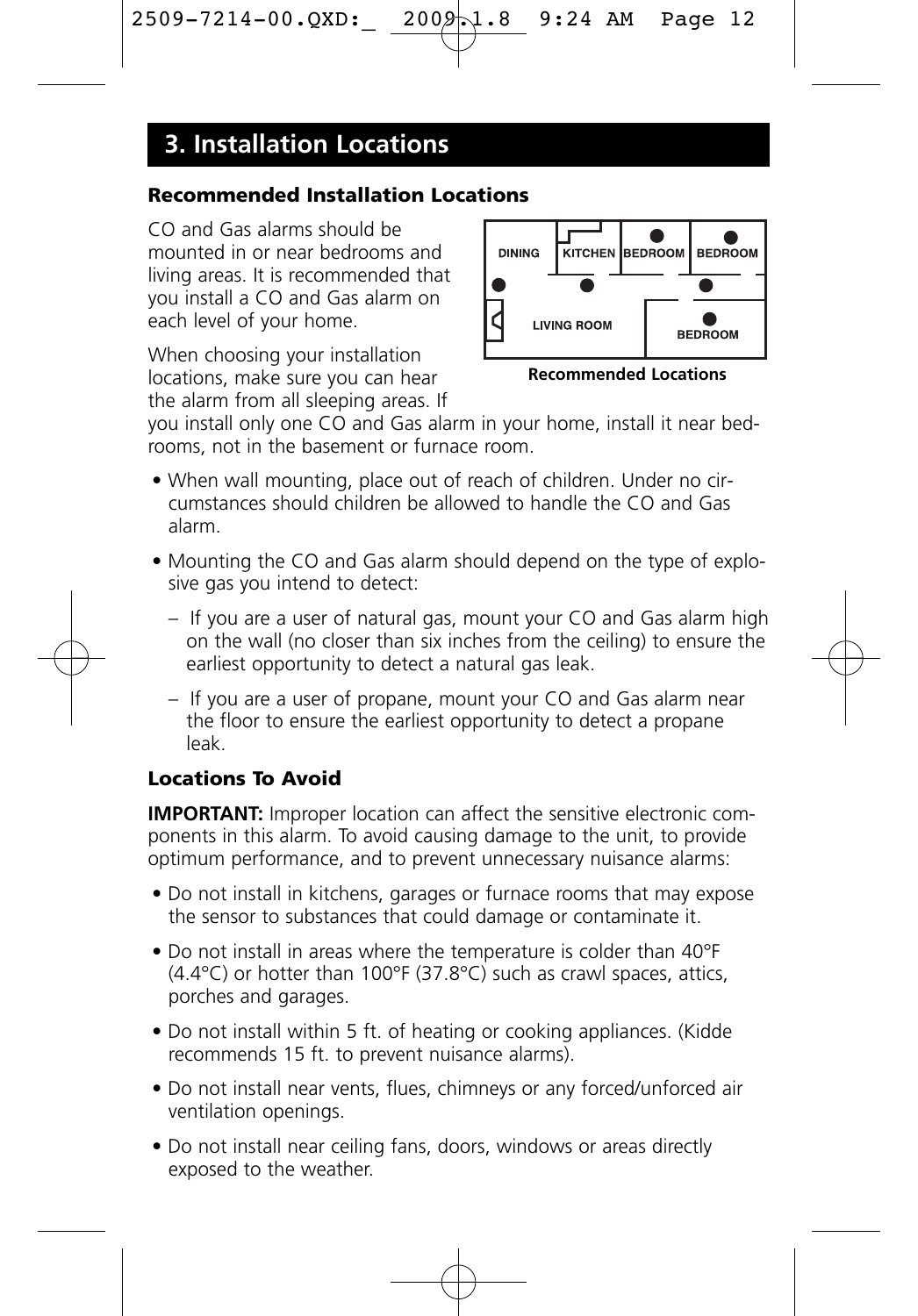## **3. Installation Locations**

- Do not install in dead air spaces, such as peaks of vaulted ceilings or gabled roofs, where CO or gas may not reach the sensor in time to provide early warning.
- Do not install this unit near deep-cell large batteries. Large batteries have emissions that can cause the alarm to perform at less than optimum performance.
- Do not obstruct the vents located on the alarm. Do not place the alarm where drapes, furniture or other objects block the flow of air to the vents.
- Do not install on a switched or dimmer-controlled outlet.

## **4. Installation Instructions**

### **How to Install Your Alarm**

Your Kidde CO and Gas alarm with its removable adapter allows you to install the alarm as a wall mounted unit, a direct plug unit, or as a table top unit.

### **Direct Plug Alarm**

In its "as shipped" configuration, all you need to do is install the 9V backup battery and your Kidde CO and Gas alarm is ready to be plugged directly into a wall socket.

#### **To install:**

- 1. Choose a standard 120V unswitched outlet to plug the alarm into.
- 2. Pull the slide support out approximately 1/4" until the slide snaps into place. This will help support unit in the wall outlet.
- 3. Plug the alarm into the outlet.

### **If the outlet is mounted horizontally (sideways):**

If you are going to use your alarm as a direct plug and you are going to plug in to an outlet that is mounted horizontally (sideways), you will need to rotate the adapter 90˚.

To rotate the adapter:

1. Remove back door by sliding it down and out.



**Back of alarm when used as direct plug unit**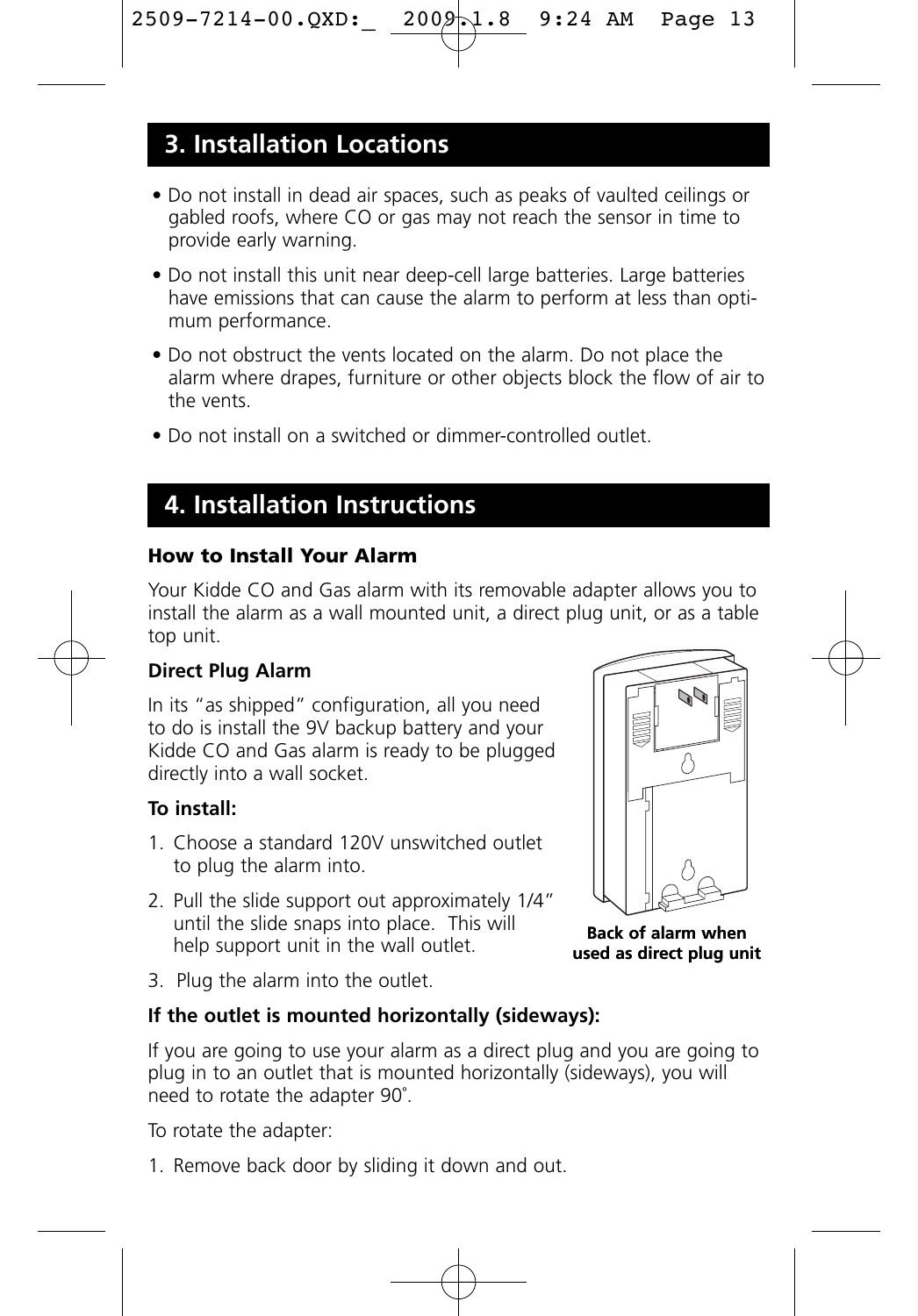# **4. Installation Instructions**

- 2. Spread adapter thumb releases out and carefully turn alarm over. This will allow adapter to slide out.
- 3. Lift the adapter completely out of the alarm and rotate the adapter 90˚ to the right (clockwise). Snap it firmly back into place.
- 4. Carefully replace the back door. Insure the "latches" on all four corners of the door are lined up, then press the door securely into place.
- 5. Plug the alarm into an unswitched wall socket.

### **Wall Mounted Alarm**

Installation tips for power cord models:

The power cord option provides more flexibility in mounting locations and allows the alarm to be easily installed at eye level.

For a wall-mounted unit, you will need to pull out the removable adapter and power cord.

### **To install:**

- 1. Follow steps 1 through 4 in the previous section under "To Rotate the Adapter."
- 2. With the adapter removed, pull the power cord out of the cord recess, remove the twist tie, and extend the power cord.
- 3. With the power cord extended, press the last few inches of the power cord back into the cord recess. Gently pull the cord at the bottom of the cord recess until the cord becomes taught and lays flat in cord recess.
- 4. Carefully replace the back door. Insure the "latches" on all four corners of the door are lined up, then press the door securely into place.
- 5. Mark the location for the two mounting holes on the wall spaced vertically 2 5/8" apart.
- 6. If you are mounting the alarm in plaster board or drywall, drill a 3/16" hole into the wall and insert the plastic anchors provided. Install the



**Back of alarm when used as direct plug unit for sideways outlet**



**Back of alarm when used as a wall mount unit**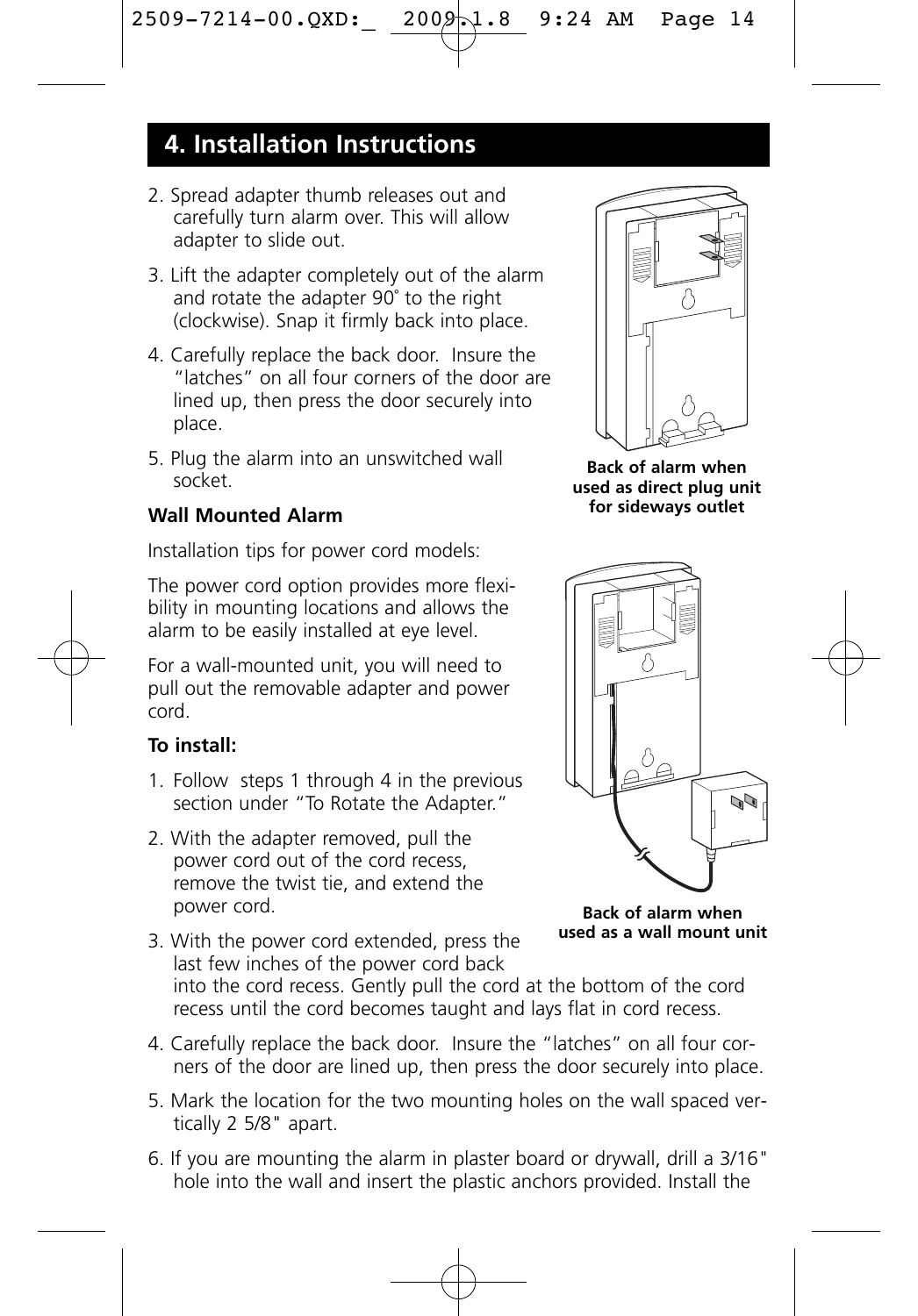## **4. Installation Instructions**

two screws provided into the wall or wall anchors until the screw head is approximately 1/8" from the wall.

- 7. Hook the unit over the screw head and into the keyhole in back of the unit.
- 8. Plug the adapter into an unswitched wall socket.

### **Table Top Alarm**

You can use your CO and Gas alarm as a table top unit. Follow steps 1 thru 4 above. Instead of mounting the unit to a wall, pull out the slide support and place

in a location that is easily visible. Be sure the alarm is no more than three feet from the floor.

### **Important Labels Provided**

Two labels have been provided that have important information on what to do in case of an alarm. Add the phone number of your emergency service provider in the space provided. Place one label next to the alarm after it is mounted, and one label near a fresh air source such as a door or window.

# **5. Alarm Characteristics**

### **Carbon Monoxide Alarm Indicator**

This CO and Gas alarm is designed to act as a monitor. It is not designed for use as a short term testing device to perform a quick check for the presence of CO or gas.

When the alarm senses a dangerous level of CO, the unit will emit a loud alarm pattern. The alarm pattern is 4 quick beeps followed by 5 seconds of silence. This cycle repeats as long as a dangerous CO conditions exist. The digital display will indicate the CO concentration in parts per million (PPM).

When the unit senses either natural gas or propane, the display will show "GAS" and emit a loud alarm pattern. The alarm pattern for gas is 1/2 second beep followed by a 1/2 second of silence then repeating.

In all cases, the unit will detect CO as a priority over gas. If the unit is detecting gas, then detects an amount of CO to cause an alarm, the unit will stop alarming for gas and alarm for CO.

**Screw Head Distance from Wall**

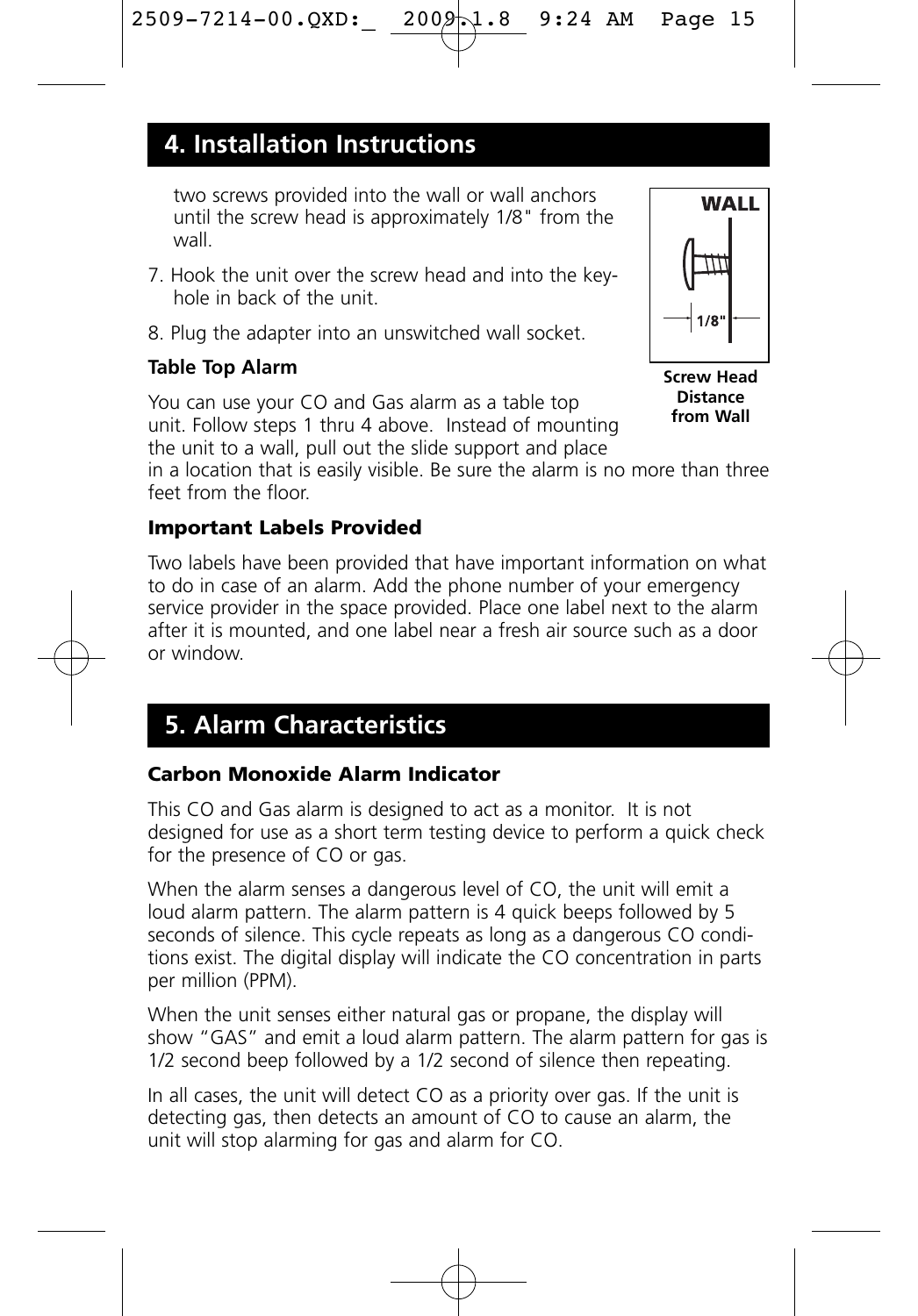# **5. Alarm Characteristics**

**WARNING:** When powered by battery backup only; after four minutes, this alarm pattern occurs only every 60 seconds, until the alarm is reset or the CO is eliminated.

- The digital display will show a the PPM of CO or show "GAS" only if it senses carbon monoxide or gas while in backup mode.
- If gas is detected while on battery backup, the unit will display "GAS" and alarm in 1/2 second beeps. For the first four minutes after the unit goes into battery backup operation, the explosive gas sensor will operate as if on AC power.

However, after four minutes, to extend battery life, the unit will go into battery conserve mode and will only sample for explosive gas once every eight minutes. Explosive gas could be present during this 8-minute period without the unit going into alarm. If the alarm is on battery backup for an extended period of time, replace the battery to ensure maximum protection is provided. The battery will last only a couple hours in a gas alarm condition.

**WARNING:** If at any time you test the alarm and it does not perform as described, have it replaced immediately.

# **6. Model KN-COEG-3 Operating Characteristics**

Whenever the CO and Gas alarm is first powered up, it will sound briefly to let you know it is receiving power and that the alarm is functioning.

You will see three eights on the digital display, indicating the alarm is in the start-up mode. The three eights will remain for approximately 20 seconds. You will see a blinking red dot to the lower right of the digital display. The blinking dot shows that the alarm is operating.

Within 20 seconds, your CO and Gas alarm will start monitoring for CO. Within 2 minutes your alarm will start monitoring for gas. This alarm will display a 0 if CO concentrations between 0 and 30 PPM have been detected within the last 15 seconds. The alarm has begun monitoring the air for CO and gas and will continue to as long as it receives power.

**When the alarm is unplugged or loses power and a good 9V battery is installed:** The alarm will automatically switch to its battery backup mode and you will notice the following:

• After 4 minutes the digital display will show a blinking dot only – this helps conserve the battery's power.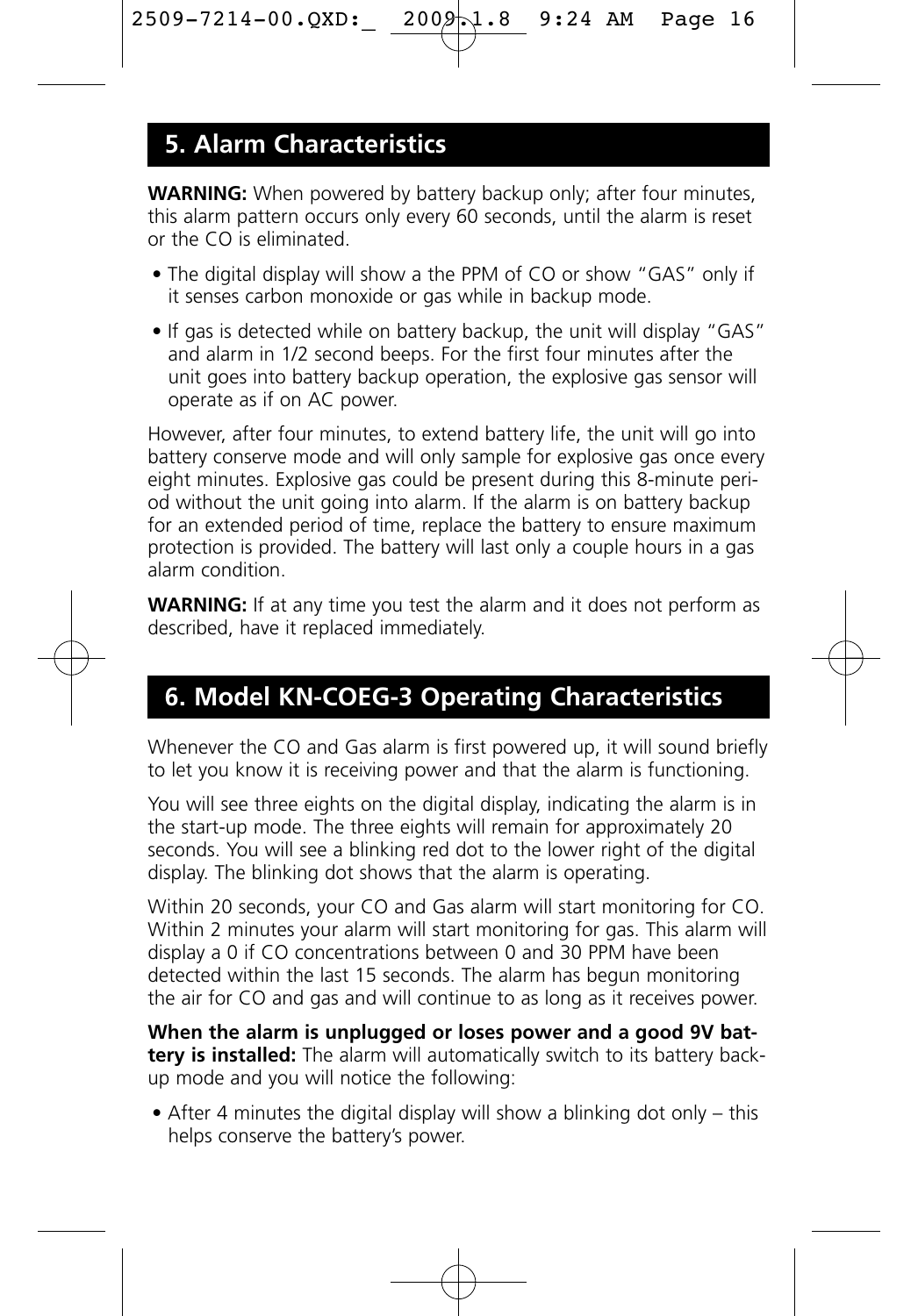# **6. Model KN-COEG-3 Operating Characteristics**

If the battery is low or missing, or if the unit malfunctions, it will display other readings (and alarm differently) to alert you of specific conditions. Please familiarize yourself, and other family members, to the difference between a CO reading and and indication signifying a problem with the unit itself.

**NOTE:** When AC power is restored, the alarm will automatically switch back to normal operating mode.

The alarm will not detect CO or gas if battery is depleted. Replace battery.

The following table illustrates the possible digital displays, describes the audible alarm patterns, and the recommended actions to take.

| <b>LED Display Shows</b> |                                                                                    | <b>Alarm Sound Unit Status</b>                                        |                                                                                                | Recommendation                                                                                                              |
|--------------------------|------------------------------------------------------------------------------------|-----------------------------------------------------------------------|------------------------------------------------------------------------------------------------|-----------------------------------------------------------------------------------------------------------------------------|
| 238.                     | A display of CO<br>concentration from<br>30-999                                    | 4 guick beeps,<br>5 seconds<br>silence.<br>repeating                  | Alarm condition.<br>Dangerous<br>concentrations of<br>CO detected                              | Refer to "What to do<br>When the Alarm<br>Sounds" (inside front<br>cover)                                                   |
| 888.                     | Brief "888" along<br>with any number<br>between 100 and 300.                       | 4 quick beeps,<br>5 seconds<br>silence.<br>repeated once              | Self checking when<br>AC powered (Test<br>button was pressed<br>or unit was first<br>powered)  | None - CO has not<br>been detected.<br>Numbers shown for<br>test purposes only                                              |
|                          | Steady "0" displayed.                                                              | None                                                                  | Normal AC<br>operation (sensing<br>no CO) and with a<br>good battery                           | None                                                                                                                        |
| ĽЬ                       | "I b" flashes<br>alternately with<br>any number.                                   | One quick<br>beep every<br>15 seconds                                 | AC powered and<br>low or missing<br>battery                                                    | Install or replace 9V<br>battery                                                                                            |
| Err.                     | Steady "Err displayed                                                              | One quick<br>beep every<br>30 seconds                                 | Unit malfunction                                                                               | Replace battery.<br>If "Err" continues,<br>unit has malfunc-<br>tioned. Replace<br>immediately. Unit will<br>not respond CO |
|                          | No display alternating<br>with display of CO<br>concentration every 60<br>seconds. | 4 quick beeps,<br>5 seconds<br>silence,<br>repeating<br>every 60 secs | Alarm condition<br>powered on battery<br>backup. Dangerous<br>concentrations of<br>CO detected | Refer to "What to do<br>When the Alarm<br>Sounds" (inside front<br>cover).<br>Replace battery                               |

#### **Operating and Alarm Characteristics**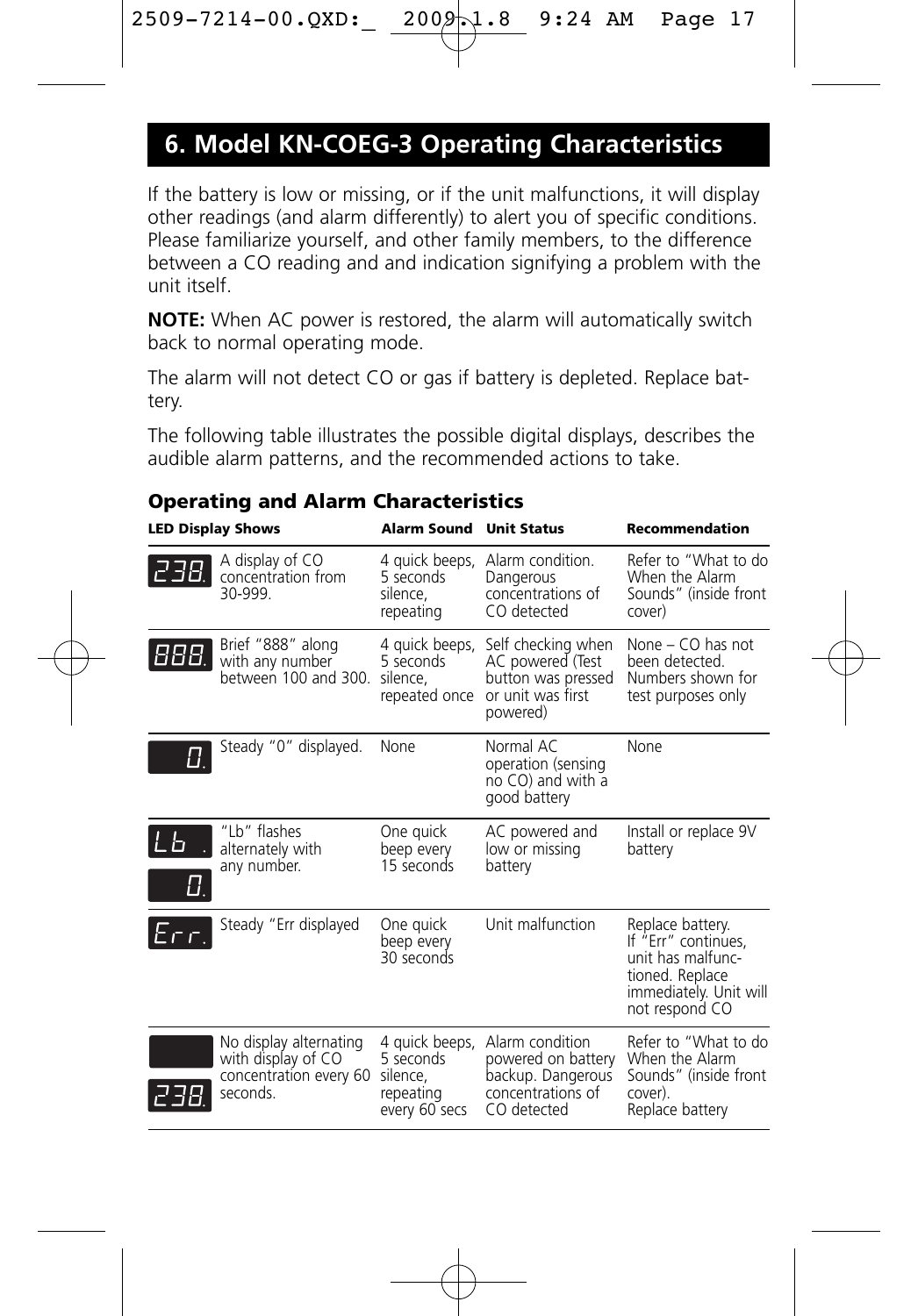# **6. Model KN-COEG-3 Operating Characteristics**

| <b>LED Display Shows</b>                      |                                             | Alarm Sound Unit Status                                 |                                                                                                     | <b>Recommendation</b>                                                                            |
|-----------------------------------------------|---------------------------------------------|---------------------------------------------------------|-----------------------------------------------------------------------------------------------------|--------------------------------------------------------------------------------------------------|
| seconds.                                      | No display alternating<br>with "0" every 60 | None                                                    | Normal operation<br>after first 4 minutes<br>of 9 V battery<br>operation. Unit<br>monitoring for CO | Verify AC power is<br>restored as soon as<br>possible to conserve<br>battery.<br>Replace battery |
| Display shows<br>"GAS"<br>IGAS.               |                                             | 1/2 second<br>beep, 1/2<br>second silence.<br>repeating | Unit has detected gas                                                                               | Refer to "What to do<br>When the Alarm<br>Sounds" for Gas<br>(inside front cover)                |
| Flashing dot                                  | None                                        |                                                         | Normal battery-only<br>operation- unit will<br>show reading only if<br>it senses CO or gas          | Plug into AC power<br>as soon possible to<br>conserve battery                                    |
| End. "End" displayed.<br>End. Red LED flashes | every 30 seconds                            | Unit beeps every<br>30 seconds                          | End of unit life                                                                                    | Replace unit immedi-<br>ately. Unit will not<br>respond to CO or<br>Gas                          |

### **Operating and Alarm Characteristics**

### **Peak Level Memory**

When the Peak Level button is pressed and held, the display shows the highest CO reading taken by the CO alarm since its last reset or power up. The Peak Level display feature will display levels between 11-999 PPM. Although the Peak Level feature will display levels below 30 PPM, these levels will not result in an alarm no matter how long the device is exposed to these levels. The Peak Level feature is helpful in identifying if you have had a CO reading since resetting the alarm.

Concentrations of CO between 1 and 30 PPM can often occur in normal, everyday conditions. Concentrations of CO below 30 PPM may be an indication of a transient condition that may appear today and never reappear. Some CO conditions may start out as low level leaks but could develop into CO concentrations that may become harmful.

### **Peak Level Memory Reset**

Press the Peak Level button; with the button still pressed, press the Test/Reset button for two seconds and release. The number on the display will turn to "0", the memory will be cleared and the alarm will begin monitoring for CO. The Peak Level memory is also reset when the unit loses power.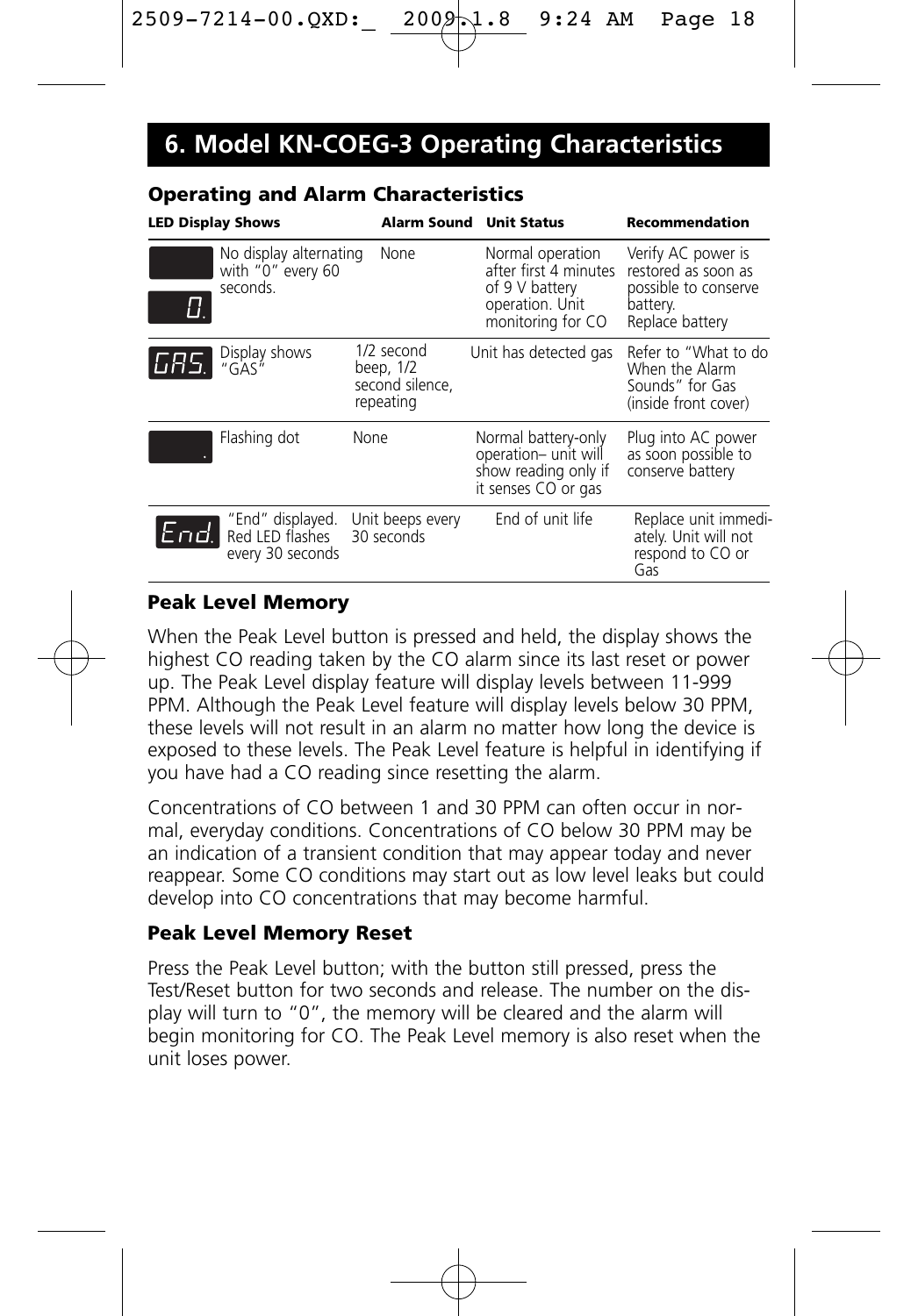### **7. Maintenance**

**NOTE:** This unit is sealed. The cover is not removable.

**Due to the loudness of the alarm, we suggest that you place your fingers over the sounder opening while testing your alarm.**

**CAUTION: Continuous exposure to the high sound level of this alarm over an extended period of time may cause hearing loss.**

### **Testing**

Observe the alarm weekly to make sure the red dot is blinking, indicating normal operation.

If the dot is not blinking, unplug the alarm for three minutes, then plug in again. This will clear the alarm for restart. If the dot does not resume blinking, your alarm may be malfunctioning.

**To test the alarm,** press the Test/Reset button. If the alarm is operating properly, you will notice the following:

• The display shows three "eights", then shows the word "GAS" while the alarm is sounding three short "beeps". Then, the display shows a number (usually around 200). You will then hear four quick "beeps" – followed by five seconds of silence – followed by four quick "beeps" repeating until reset stops. The unit will then show three "eights" for several seconds. It will then return to monitoring for CO and gas.

Familiarize yourself and household members with the alarm pattern described above for a CO or gas event. While on AC power, in the event of a CO or gas incident, the appropriate pattern will continue to repeat as long as CO or gas is present.

**NOTE:** Pressing the Test/Reset button tests the functions of the alarm's internal components, circuitry and micro-computer. **You do not need to press the Test/Reset button to take a CO or gas reading.** CO readings or the presence of gas are automatically shown on the alarm's digital display. If the alarm shows "0", then no measurable amount of  $\overline{CO}$  or gas has been sensed by the alarm within the past 15 seconds.

### **Battery Replacement**

**NOTE: This CO and Gas alarm is not battery operated.** However, this alarm is equipped with 9 volt battery backup – the 9 volt battery is to supply short term back-up during a power outage.

When replacing the battery, use one of the following approved brands:

- **Duracell MN1604 or MX1604**
- **Energizer 522**
- **Gold Peak 1604A**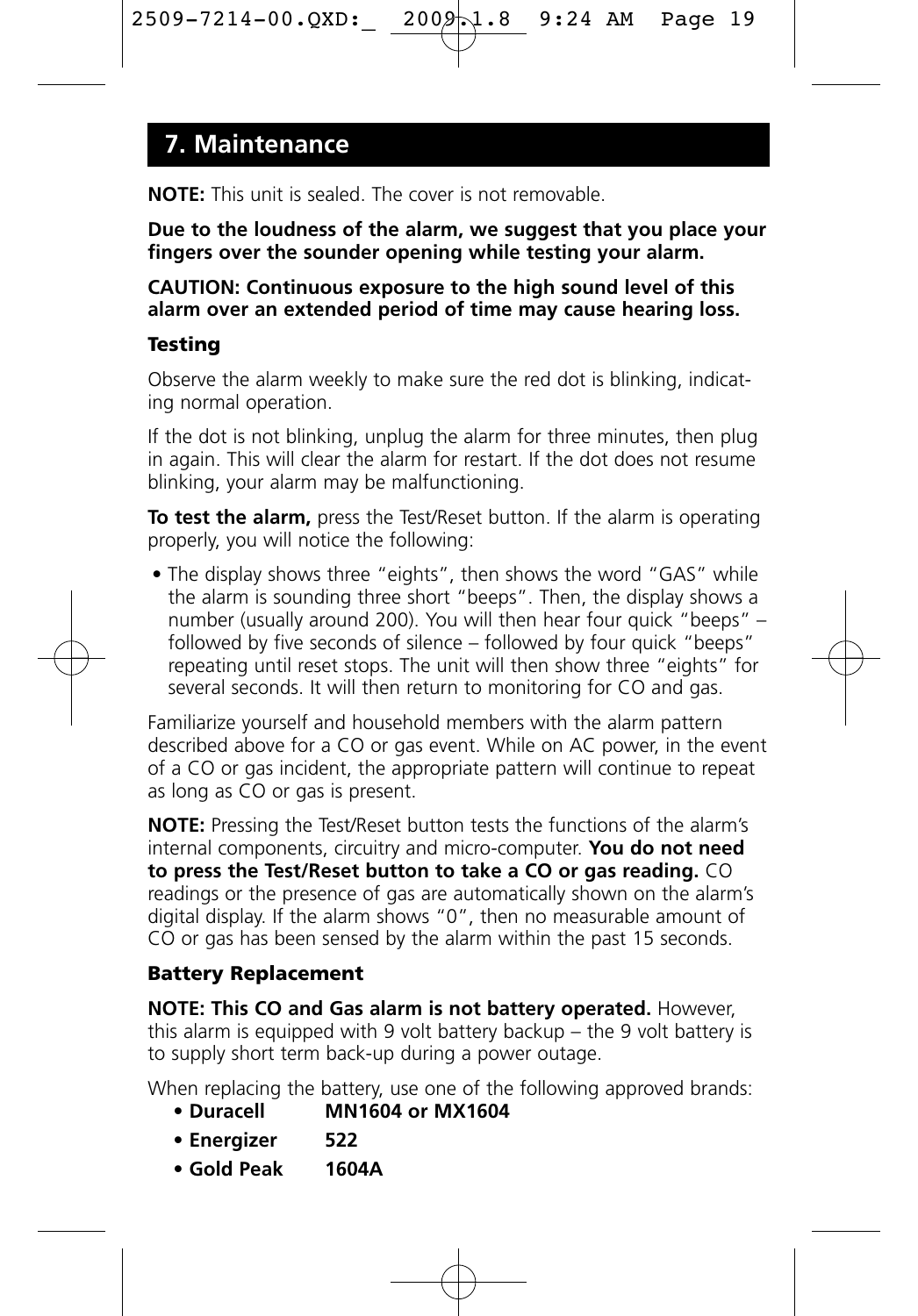### **7. Maintenance**

These batteries can be purchased where you bought the alarm or at a local hardware store. Use of a different battery may have a detrimental effect on the alarm operation.

The 9 volt battery is not rechargeable. If the 9 volt battery is missing, disconnected, or if the battery's power is low, "Lb" will be displayed alternately with the current CO reading once every second accompanied by an audible beep every 15 seconds. If this happens, the battery must be replaced.

### **To replace battery:**

Remove back door by sliding it down and out. Remove battery by unsnapping it from the battery clip. Install a new battery by connecting it to the battery clip and place into the recessed battery cavity. Reinstall the back door of the unit.

**IMPORTANT:** Constant exposures to high or low humidity may reduce battery life. A good safety measure is to replace the battery at least once a year, or at the same time as you change your clocks for daylight saving time.

After installing or changing the battery, reinstall your alarm. Test your alarm by using the Test/Reset button and check that the display is on.

### **Maintenance Tips**

To keep your alarm in good working order, you must follow these steps:

- Test the alarm once a week by pressing the Test/Reset button.
- Vacuum the alarm cover once a month to remove accumulated dust.
- Never use detergents or solvents to clean the alarm. Chemicals can permanently damage or temporarily contaminate the sensor.
- Avoid spraying air fresheners, hair spray, paint or other aerosols near the alarm.
- Do not paint the unit. Paint will seal the vents and interfere with proper sensor operation.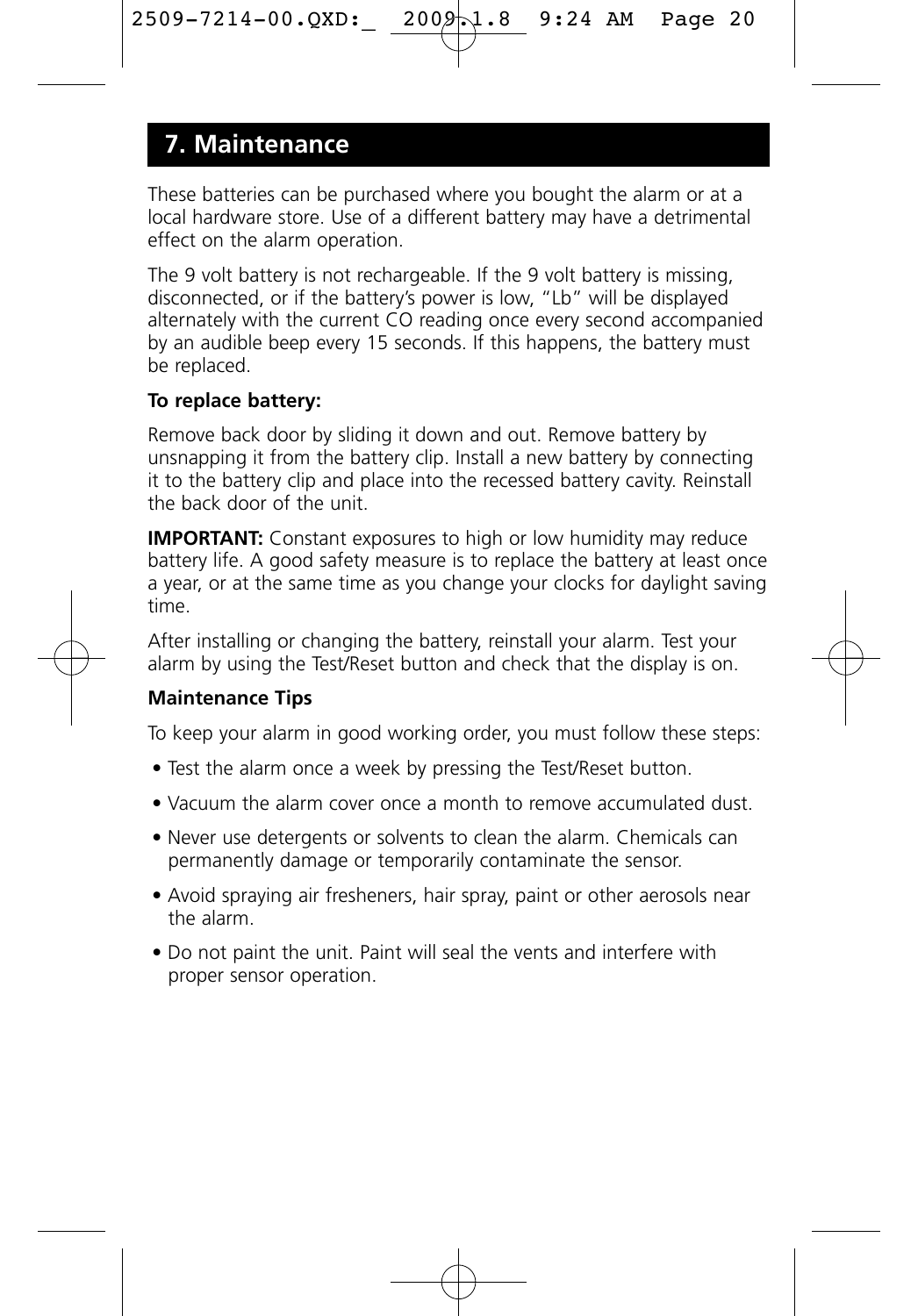### **7. Maintenance**

Move the CO and Gas alarm to a remote location, to prevent possible damage or contamination of the sensor, prior to performing any of the following:

- Staining or stripping floors or furniture, painting or wall-papering
- Using aerosols or adhesives

**WARNING:** Reinstall the CO and Gas alarm as soon as possible to assure continuous protection.

The following is a list of substances that at high levels can damage the sensor or cause temporary readings that are not CO readings:

- Ethylene, ethanol, alcohol, iso-propanol, benzene, toluene, ethyl acetate, hydrogen, hydrogen sulfide and sulfur dioxide.
- Also most aerosol sprays, alcohol based products, paint, thinner, solvent, adhesive, hair spray, after shave, perfume, auto exhaust (cold start) and some cleaning agents.